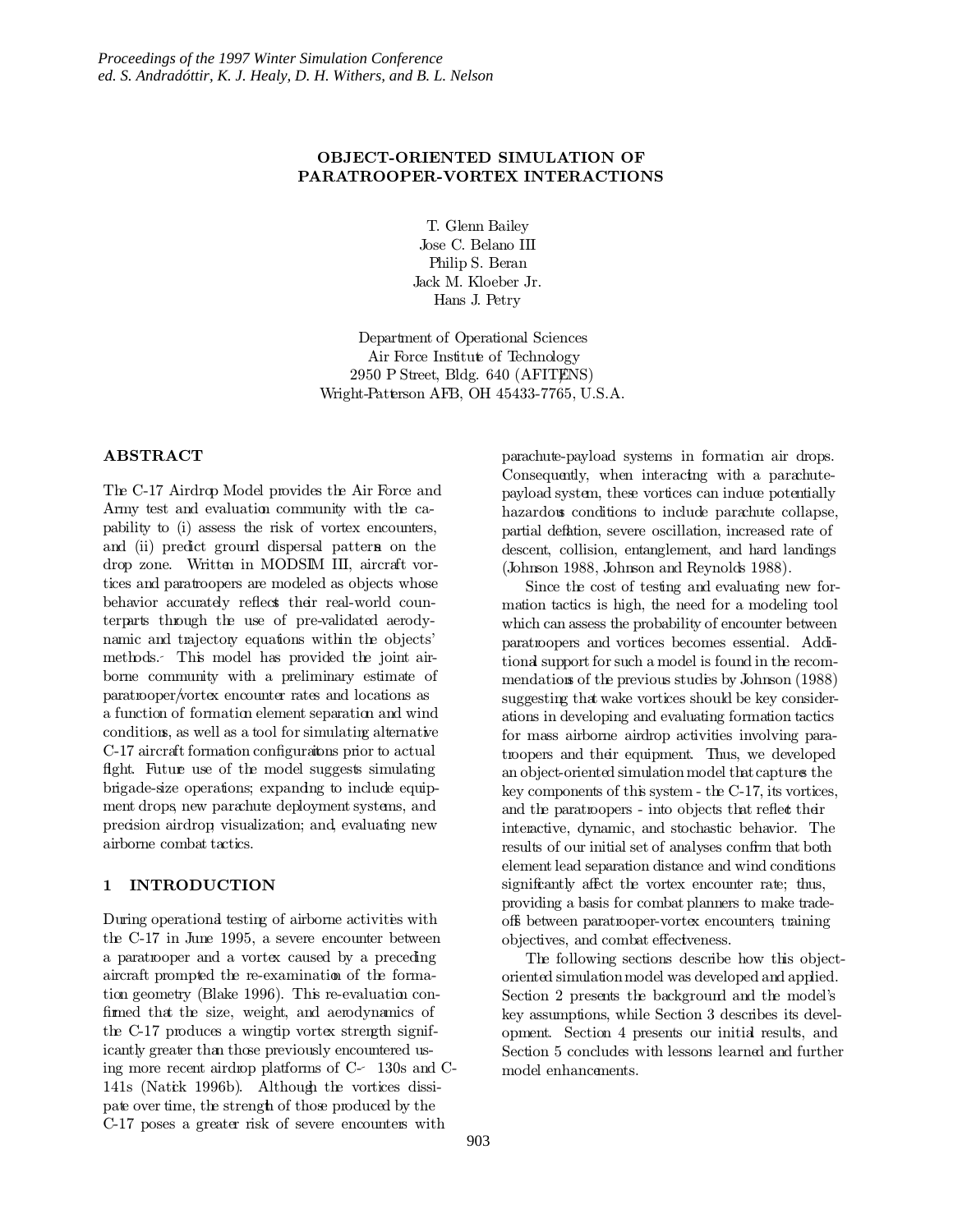# 2 BACKGROUND

The C-17 Airdrop Model essentially incorporates within its component objects the research results of two key areas - parachute-payload trajectories and aircraft vortices. In both cases, a defining characteristic of the model's component objects is converting well-defined static-deterministic models from the literature into their respective methods. The underlying assumption is that by reproducing their known behavior within each object's methods, and introducing random perturbations such as winds, weight, and aircraft position, the encounter rate of the vortex and paratrooper objects can be accurately estimated for any given formation. The following subsections briefly describe the relevant literature in these two areas.

### 2.1 Parachute-Payload Trajectories

Several prior studies have looked at paratrooper performance in the context of airborne operations. Martin and Hyper (1978) address the issue of missed distance errors experienced during Canadian Forces Paradrop Exercises through the use of an approximation method called the Computed Air Release Point (CARP) to model the impact point of the parachutepayload system. This simulation varies those input parameters considered most important – winds, position at release point, and ballistics or hesitation error – and considers only individual parachute-payload systems (not formations). Johnson (1988) focuses more on vortex encounter, rather than on DZ dispersion, with C-130, C-141, and C-5 aircraft, while Blake (1996) went further into paratrooper-wake vortex encounters in an effort to predict the relative locations of paratroopers and wake vortices of the C-17 aircraft during formation airdrops. The Blake model uses a simple point-mass system with 3 degrees of freedom (DOF), one each for the vertical, horizontal, and lateral components of motion. The Blake model can be modified to take into account a specific formation geometry; however, it does not attempt to predict dispersion on the drop zone (DZ).

Since a review of the literature found no direct parallel to our object-oriented approach, our focus shifted to selecting the most appropriate trajectory model from the literature. This review found additional 3-DOF models, including Benney (1996a) that uses a rigid two-body model that oscillates in a twodimensional wind profile; and, Wallace (1996) that models an inherent Dispersion Error Probability for a non-gliding (unconscious) parachute-payload system. By contrast, a 6-DOF model increases the resolution of the trajectory and can account for the position components of the trajectory which are the vertical, horizontal, and lateral movements (with corresponding axes) of the parachute-payload system, as well as three added DOF for rotation about each axes. One such model, developed by Tory and Ayres (1977), uses a rigid two-body system and models the trajectory of the 6-DOF parachute-payload system after full canopy inflation. Doherr (1992) develops a more complex model having 9-DOF, which uses a non-rigid two-body system where two masses, the parachute and the payload, are connected by a joint. Additionally, there are 6-DOF models associated with the payload (position and attitude) and 3-DOF models associated with the parachute (attitude only). In a complete fluid dynamic study of parachute structural dynamics in a close surface investigation, thousands of DOF are required due to the ever-increasing complexities involved, and therefore is beyond the scope of this effort. As described in detail in Section 3, we chose to incorporate the Purvis (1987) 6-DOF model for the trajectory propagation methods of the paratrooper objects.

Finally, in communicating trajectory-modeling methods in the airborne test and evaluation community, the stages of system flight are commonly referred to as zones. Zone 1 is defined from the time of exit to canopy inflation just after first vertical (normally 130 below exit for the T-10C). Zone 2 is the region from 130 feet below exit to 450 feet above ground level (AGL). In combat jumps, Zone 2 is non-existent since the paratroops exit at 500 AGL. Zone 3 is the region from 450 AGL to ground. In combat jumps, Zone 3 is defined as the region from 130 feet below exit to ground level (Natick 1996a).

### 2.2 Wingtip Vortices

The literature reveals a limited number of prior attempts at modeling wingtip vortices in an airdrop context. MAC Project 15-105-86 (Johnson 1988) includes a computer model (written in BASIC) for predicting paratrooper-vortex interactions, but is limited by the test data available at the time. Recent advances in measuring vortex behavior through the use of laser radar (Hannon et al. 1995) allowed Blake (1996) to model vortices using an elliptical load representation of a fully rolled up vortex to calculate its strength and vertical velocity. His model represents the vortex as six data points - x, y, z coordinates; strength; radius; and age – spaced at 200-foot intervals. We adopted a modified version of his elliptical load representation as the basis for modeling C-17 vortices.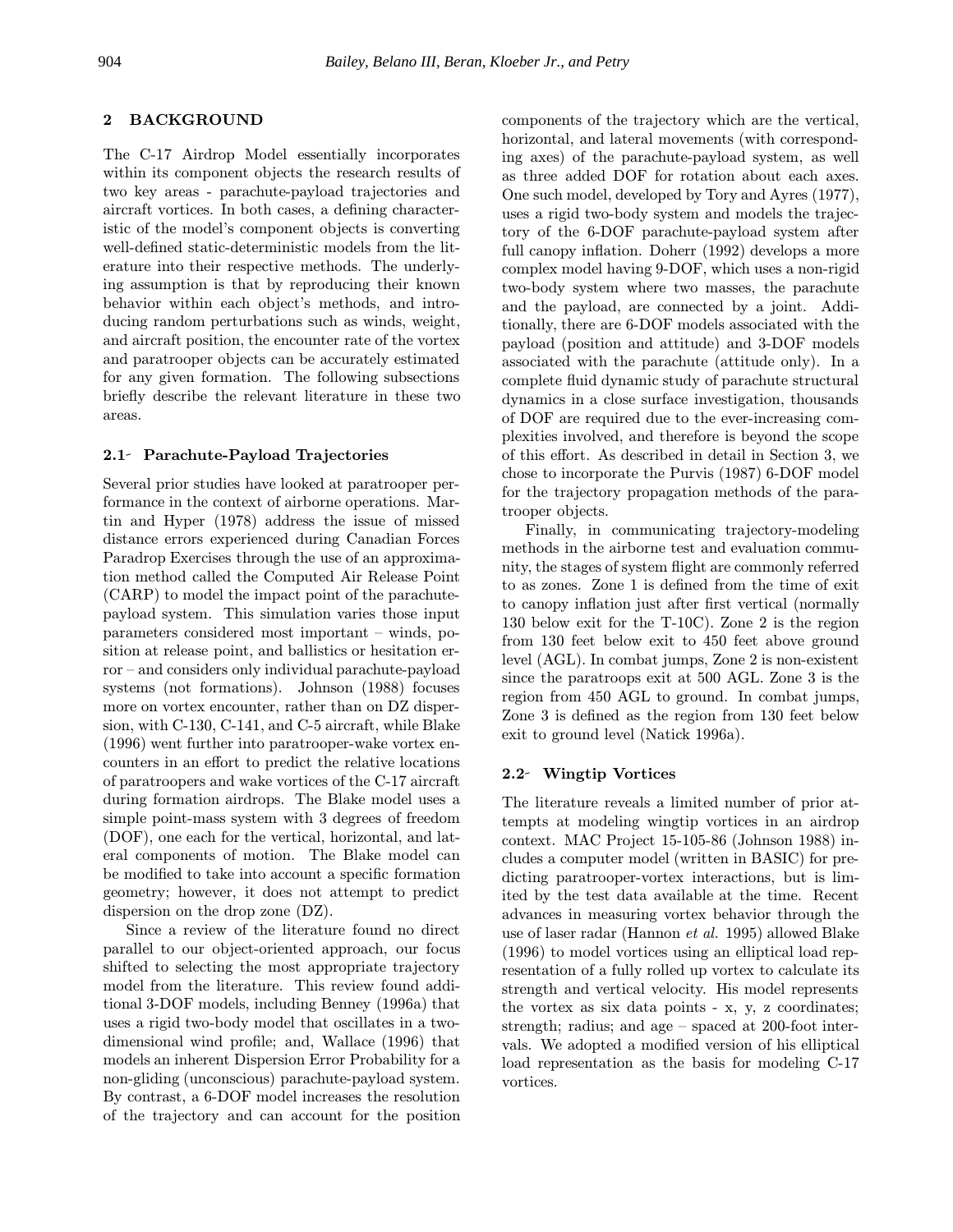## 3- MODEL DEVELOPMENT

## 3.1 Paratrooper Objects

We decided to model a 6-DOF model to capture the additional information that a 6-DOF model provides over a 3-DOF model, and because a 9-DOF model would provide marginal additional benefits (Benney 1996b). The selected Purvis (1987) 6-DOF model (written in FORTRAN) is a simple, yet effective, model that provides a straight forward approach to trajectory propagation by using a second-order Euler integration scheme (Doherr 1992). The approach was to first translate the original Purvis FORTRAN model code into an object method; then modify it to reflect the aerodynamic properties of a combat equipped paratrooper using a T-10C parachute; integrate the paratrooper objects with the C-17 aircraft and wake vortex object; and, finally incorporate stochastic perturbation in the trajectory propagation scheme.

The Purvis model performs three distinct roles – parameter input specific to the parachute-payload system, initialization of starting conditions, and trajectory propagation. The following four MODSIM III modules perform these functions.

The Main Module describes the activities taking place in the simulation. In the Main Module, a new instance of a jumper object, emulating the same type of parachute-payload system used in the Purvis model, is created and told to jump at an appropriate point in time. Once the jumper object impacts the ground level, it is deleted from the simulation.

The Global Module defines and initializes those constants and looping variables that are used throughout the simulation. It includes the method initializeData that initializes the constants used in trajectory propagation. The Main Module imports this method and implements it prior to creating a new instance of a jumper object.

The Calculation Module defines two functional procedures that are used repetitively during trajectory propagation. The first procedure calculates the gravitational effect at a given altitude. The second procedure calculates the density and speed of sound for a given altitude above sea level (ASL).

The Jumper Module contains the bulk of the MODSIM III code. There are two methods written into the Jumper Module: ObjInit and jump. When the Main Module creates a new instance of a jumper object, the *ObjInit* method is automatically called upon to initialize all the parameters specific to the jumper in its trajectory propagation. The jump method houses the trajectory propagation loop, where trajectory information is continually calculated

until ground impact. During this propagation, the jumper maintains all output information, while displaying it at specified time intervals.

Several assumptions are made regarding the physical properties of the paratrooper-parachute system in order to model its aerodynamic properties. The paratrooper object assumes the physical geometry of a cylinder (six feet high and one foot in diameter), with the T-10C assuming the form of a halfsphere. There is also the conical section of the system formed by the risers connecting the paratrooper to the parachute. Lastly, as the parachute inflates, there is added mass to the system due to the air trapped under the parachute canopy. Although joined at a point where the harness meets the paratrooper, we simplify the system by considering it a rigid body; i.e., the joint does not pivot, and the payload has no relative motion with respect to the parachute.

### 3.2 Vortex Objects

Since a real vortex is a continuous turbulent area generated by a passing aircraft, we follow Blake's (1996) technique of representing it as discrete points behind the aircraft. Choosing a step size of 100 feet, each vortex is modeled as a data array consisting of position, strength, age, and radius out to a distance of 42,000 feet beyond the generating aircraft. The distance of a threshold swirl velocity from the vortex center is calculated from equations provide by Wright Laboratories (Blake 1996). This distance is the radius of the vortex the model will consider sufficiently close to count as an encounter if a paratrooper glides within it.

The principle method of the vortex object involves the requirement to update the position and strength of each of its 420 discrete representations. This update occurs every 1/2 second of simulated time, and incorporates wind effects and aircraft perturbations. Finally, while each aircraft generates one vortex for each wing, it is the paratrooper objects that contain the method for determining their individual proximity to each vortex.

#### 3.3 C-17 Object

The C-17 object is the simplest of the four. The main purpose of this object is to generate a vortex characteristic of the C-17 wing, and hold the information necessary for vortex calculations (i.e., wing area, aspect ratio, and wing span). The two main methods in the C-17 object -  $FlyPosition$  and greenLight - fly the aircraft and initiate paratrooper exits, respectively.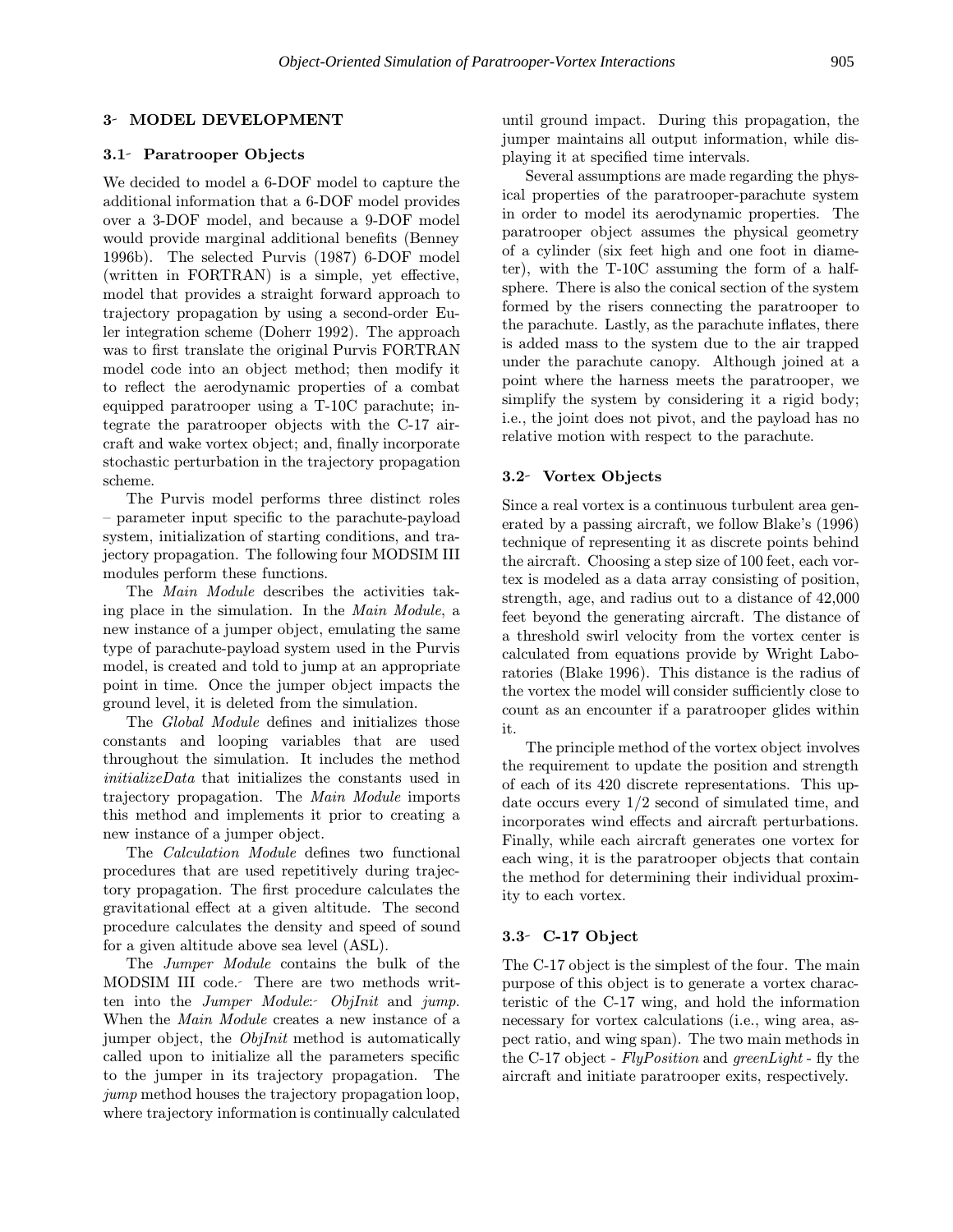### 3.4 Control Object

The control object, TotalVortexObj, combines these objects to simulate airborne operations by (i) managing positional information using three coordinate systems; (ii) modeling separate right and left paratrooper objects; (iii) passing relevant information between the C-17 aircraft objects and the individual paratrooper objects; (iv) initiating the green-Light method by which the paratrooper objects begin jumping; (v) a method for each paratrooper object to calculate its own distance from vortices originating from upstream aircraft; and, (vi) generating the major sources of random influences in the system.

Coordinate Systems. The use of three related coordinate systems is a convenient way of managing relative positional information between the C-17 aircraft, vortices, and paratrooper objects. The first coordinate system, its origin centered on the lead aircraft of the lead element and continuously moving, is referred to as the Aircraft Coordinate System (ACS). Positive direction is measured aft of the aircraft for the x-position, starboard for the y-position, and above for the z-position. As the stationary system, the Ground Coordinate System (GCS) has its origin at the approach edge of the drop zone. Positive direction is measured in the direction of flight path for the x-position, to the right for the y-position, and above for the z-position. A third coordinate system, the Inertial Coordinate System (ICS), is unique to the paratrooper objects. Its origin is at the point of exit for the paratrooper object and remains stationary from exit to impact. Positive direction is measured along the direction of flight for the x-position, starboard for the y-position, and downward for the z-direction.

Left and Right Paratrooper Objects. The addition of distinct right and left paratrooper objects adds to the resolution of the simulation by modeling the exit of paratroopers from either the right or left rear doors of the C-17. The only difference between a right and a left paratrooper object is its point of origin.

Communication of Information. Communication between the aircraft and the paratrooper objects is essential for several activities that occur in the simulation. The first instance of shared information is in the greenLight method of the C-17 aircraft objects, which starts the stick of paratrooper objects exiting the aircraft. In this method, the C-17 aircraft object passes on its positional information to the paratrooper objects. Once free of the aircraft, the paratrooper objects act independently of other objects; however, information about exit positions, winds, and vortex positions are continuously passed into the paratrooper objects, since this information changes concurrently with the paratrooper objects' trajectories.

Green Light. In airborne operations, aircraft are flying in a specified formation. Green Light is called when the CARP is encountered. The CARP in the simulation is similar to the CARP in Martin and Hypher's (1978) model in that it is the point in airspace where paratrooper objects begin their exit from the aircraft. However, it differs in that it is not calculated from a planned impact point on the DZ, but rather used as a starting point for the simulation. Once Green Light is reached, paratrooper objects begin to exit the aircraft until the last paratrooper object in the stick has departed. Paratrooper objects exit with a constant inter-departure time of 0.5 seconds.

Vortex Polling. Management of positional information allowsfor each paratrooper object to calculate its position in all three coordinate systems. Relative positioning is used in determining paratrooper object distances from known vortex positions via the pollVortices method. Vector projection is used to find the orthogonal distance between the paratrooper object and the vortex object's core, which we recall is defined as points in space at 100-foot intervals beginning 100 feet behind its generating aircraft. In order to minimize the number of calculations, the paratrooper object first identifies which of the 100-foot spaced points of the vortex body fall within a certain distance from it. An orthogonal projection to the vortex core is then calculated for each adjacent pair of these nearby points. If this orthogonal distance is within the effective vortex radius (defined by a critical vortex strength, or swirl velocity) then an encounter is recorded (see Figure 1). Major and minor encounters are not distinguished. The paratrooper object makes these calculations for every upstream vortex.

Random Perturbations. Without any form of randomized behavior in the model, the vortex encounter rate and the DZ dispersion could be calculated deterministically. The trajectories of each paratrooper object would exactly mirror the trajectory of any other paratrooper object, thus resulting in either all or no paratrooper-wake vortex encounters. Thus, random variables are incorporated such that the simulation better reflects their true behavior in an airborne operation. Although a variety of elements are candidates for stochastic representation, we limit the number to paratrooper weights, T-10C glide, winds, and aircraft position in formation. In keeping with resolution and capabilities of the Purvis model, these first two elements are easily modeled without changing the fundamental aerodynamic methodology used. (The aircraft and vortex objects handle the variation in wind and aircraft position.) From the weights of paratroopers used in D-bag clearance testing in March 1996, a nor-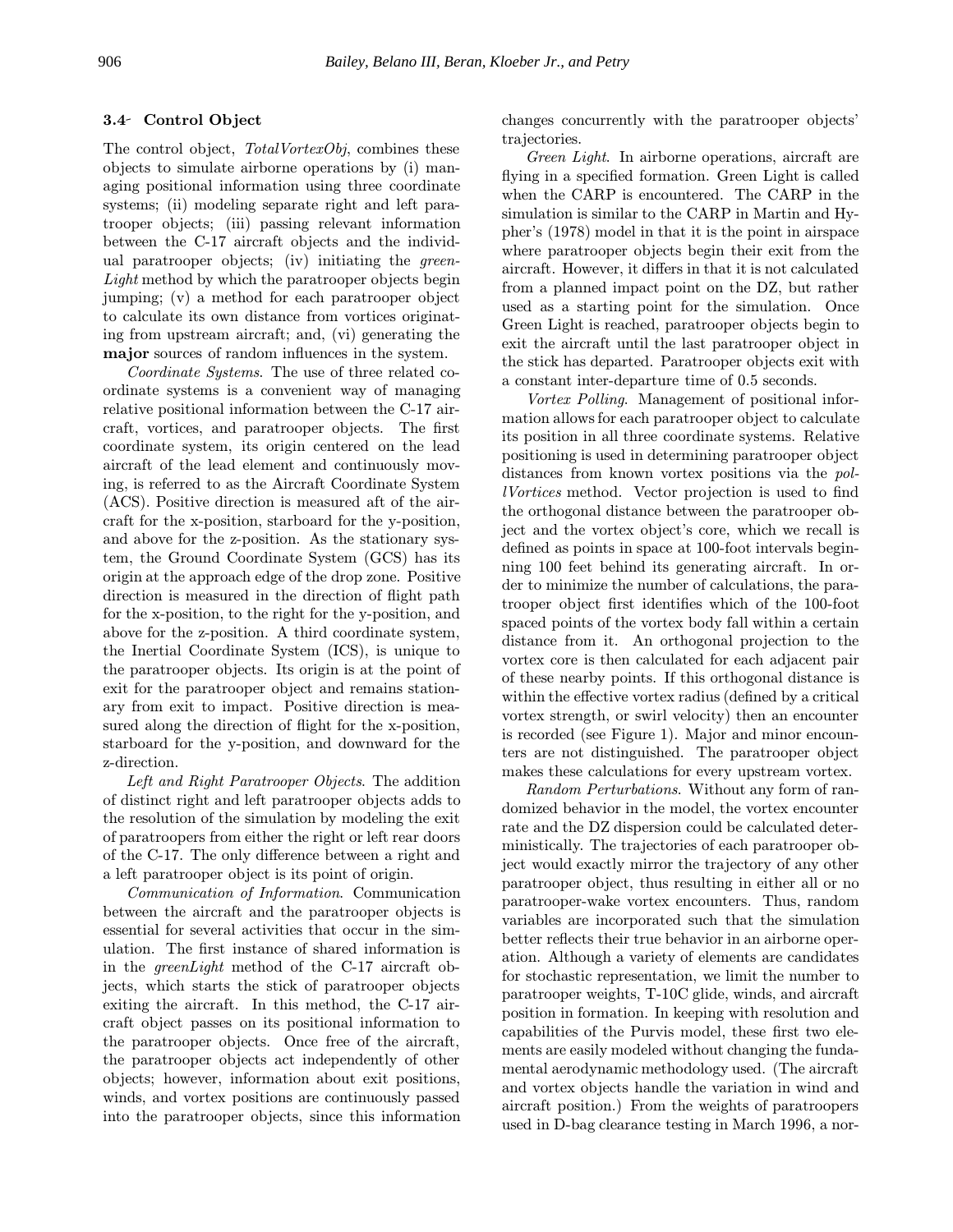

Figure 1: Orthogonal Distance of Paratrooper from Vortex Core

mal distribution was found to adequately model paratrooper body and equipment weight with a mean of 247 pounds and a standard deviation of 24.35 pounds.

A harder problem is the random glide inherent in the T-10C when no wind is present and no oscillation is being experienced. In our approach, when the paratrooper object has reached steady state descent, the onset of glide is modeled from a uniform draw between 0 and 360 degrees for direction, and between 0 to 4 feet-per-second (fps) for velocity. Subsequent changes in glide direction are random – but minor and infrequent – in order to approximate the observed stability of real paratroop trajectories, while the descent rate continually varies between 0 to 4 fps (Watkins 1996).

## 3.5 Verification

For the paratroops objects, multiple runs were made to determine the largest absolute error in their state variables as compared to the state variables of the FORTRAN model. Based on these small errors, we conclude that the Purvis FORTRAN model has been correctly translated into MODSIM III, since the errors are small enough to be attributable to computational differences in the hardware or software environment. Additional verification was accomplished by comparing the relational information of the paratrooper objects; e.g., exit aircraft, the time of exit, the (x, y, z)-coordinate of the exit point, airspeed at time of exit, and wake vortices from upstream aircraft, to what would be expected in an actual formation.

## 3.6 Validation

Two basic validation tests were conducted. The first one reproduced a flight test at Edwards AFB, and compared the model's encounter rate with the observed proportion in the actual test. The Edwards test involved two C-17s, one flying directly behind the other 15,000 feet apart, and heading directly into the prevailing wind to minimize any crosswind effects. Mannequins were released from the second aircraft and scored visually by ground observers to count the number of vortex encounters. Assuming each paratrooper has an identical and independent chance of encountering a vortex, the estimated encounter rate for these conditions is 0.1625  $\pm$  .0817 at a 95% level of confidence. Our simulation of the Edwards flight gave an estimated encounter of  $0.135 \pm .05$ , with a subsequent test for equal means at a 95% confidence level showing that there is no statistical difference between the two estimated rates.

The second validation test plotted the dispersal of paratroopers in the Nijmegen drop zone at Ft. Bragg. The simulation assumed a no-wind condition, varied the lateral separation between two C-17s from a distance of 0 to 500 feet, and the trail distance from 15,000 to 32,000 feet. The resulting dispersal of the simulated ground impact points was consistent with our expectations – the distribution of paratroopers along the length of the drop zone was uniform, while their lateral dispersal followed a bimodal pattern (Figure 2). This pattern clearly shows four distinct groups of paratroopers arranged in this fashion due to (i) aircraft lateral separation of 500 feet, and (ii) separation of the paratroopers within each C-17 into the two sticks exiting from either side of the aircraft.

### 4 RESULTS

Our initial analysis focused on determining the relationship between the element lead separation distance of a formation, and its effect on the paratroopervortex encounter rate. We therefore ran the simulation under two scenarios – calm winds and a 5-knot crosswind – starting at 9,000 foot lead-to-lead separation and extending this distance at 6,000 foot increments up to 33,000 feet (see Figures 3 and 4). Figures 5 and 6 plot the results, from which two fundamental observations become clear. First, as expected, crosswinds affect the encounter rate by significantly reducing the number of encounters. Second, for calm winds the rate of encounter drops significantly as the formation is spread out, with diminishing returns occurring beyond 21,000 feet.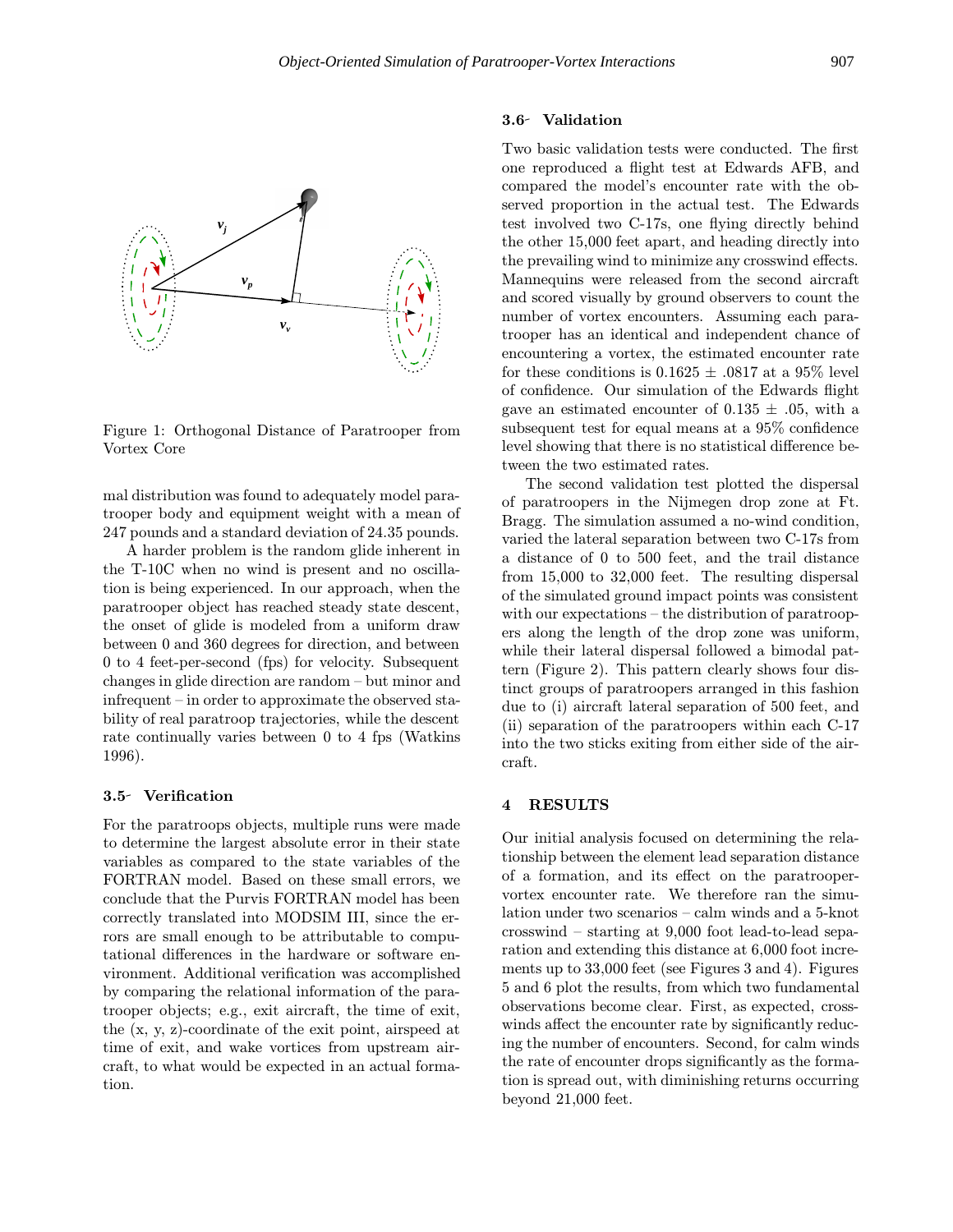

Figure 2: Simulated Paratrooper Dispersion Across Drop Zone with C-17 Lateral Separation of 500 Feet



Figure 3: No-Wind Formation  $(0^0 \text{ Drift})$ 

Figure 4: 5-Knot Crosswind Formation (3<sup>0</sup> Drift)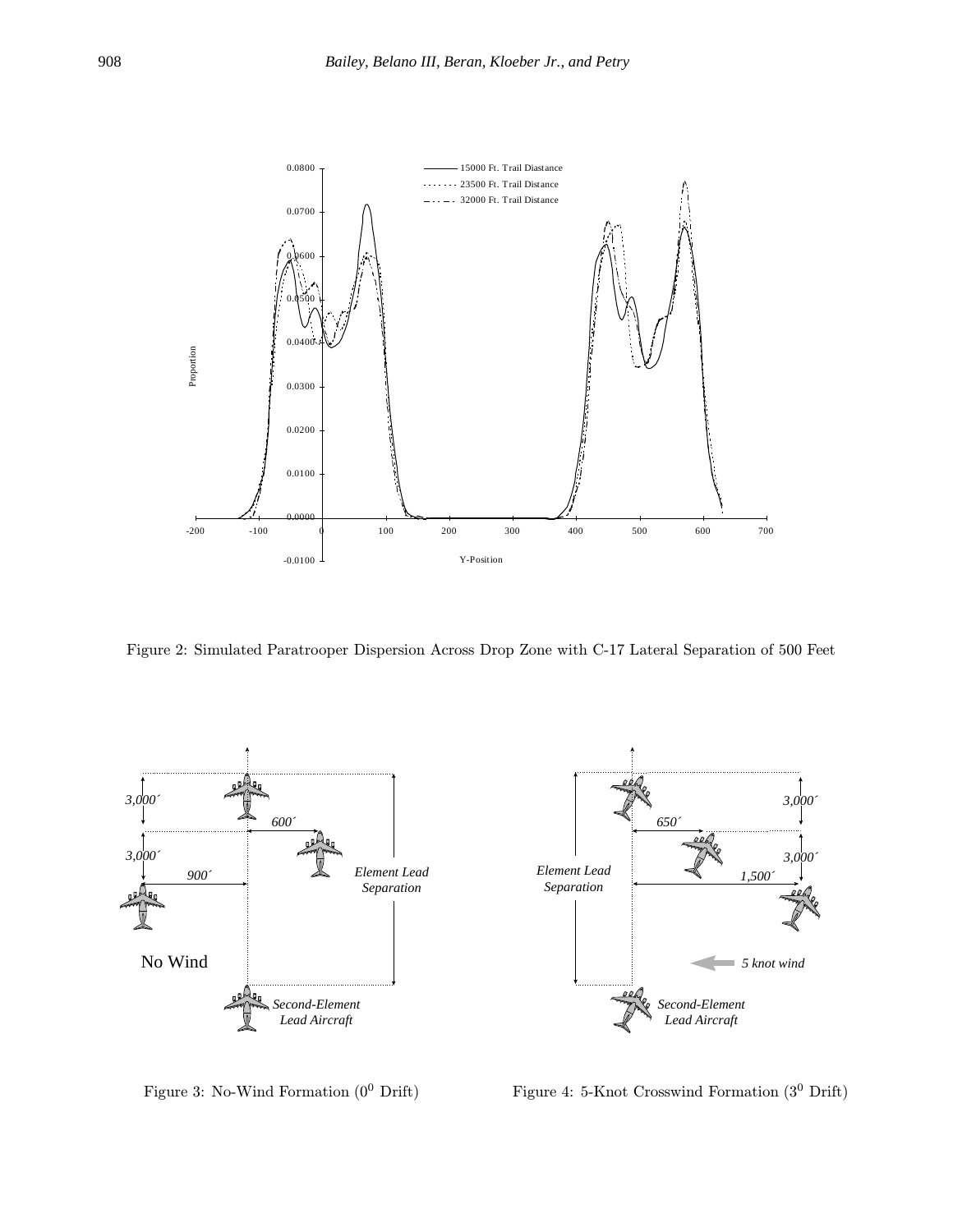

Figure 5: Predicted Range of Paratrooper-Vortex Encounter Rate for No-Wind Formation



Figure 6: Predicted Range of Paratrooper-Vortex Encounter Rate for 5-Knot Crosswind Formation

## 5 CONCLUSIONS

While the C-17 Airdrop model has provided the joint airborne community with a tool to estimate paratroop-vortex encounter rates, and a mechanism for comparing alternative formations before expensive flight tests, there is still room for improvement.

With respect to modeling the paratroopers, we propose the following. First, the payload is assumed non-intelligent or "unconscious", when in reality paratroopers control the direction of flight under a T-10C canopy. Second, the right and left paratrooper objects exit the C-17 aircraft object at discrete time intervals every 0.5 seconds, although in fact this interdeparture time between them is random. Third, paratrooper objects immediately assume the velocity conditions of the prevailing winds. Fourth, the paratrooper trajectory propagation scheme is not affected by the presence of wake vortices; i.e., paratrooper objects do not interact with the wake vortices, thus causing the impact points to be determined without taking into account the effect of an encounter.

Turning to the aircraft and vortex objects, we suggest the following improvements. First, since vortex strength diminishes in a random fashion, its length is a random variable and should be modeled as such. Second, a more accurate method of modeling wind behavior is needed; currently, the method for simulating this is relatively crude. Finally, how aircraft fly in relation to the lead aircraft needs to be refined.

We conclude with the observation that the objectoriented nature of this model provides many advantages. From a programming perspective it has been easy to modify, scales easily (from single twoship formations to strategic brigade-level airdrops), and delivers a simple framework for expanding the model to include non-personnel offload and other aircraft through the addition of their representative objects. Most interestingly, we found the objectoriented paradigm provides an excellent basis for verification and validation with their real-world counterparts. Since the objects were easy to understand and explain, we found that experts in the areas of airdrop, vortex, and aircraft performance could immediately identify with their portion of the model.

#### ACKNOWLEDGMENTS

The authors gratefully acknowledge the C-17 Systems Program Office, Wright-Patterson AFB, OH, for their support of this research.